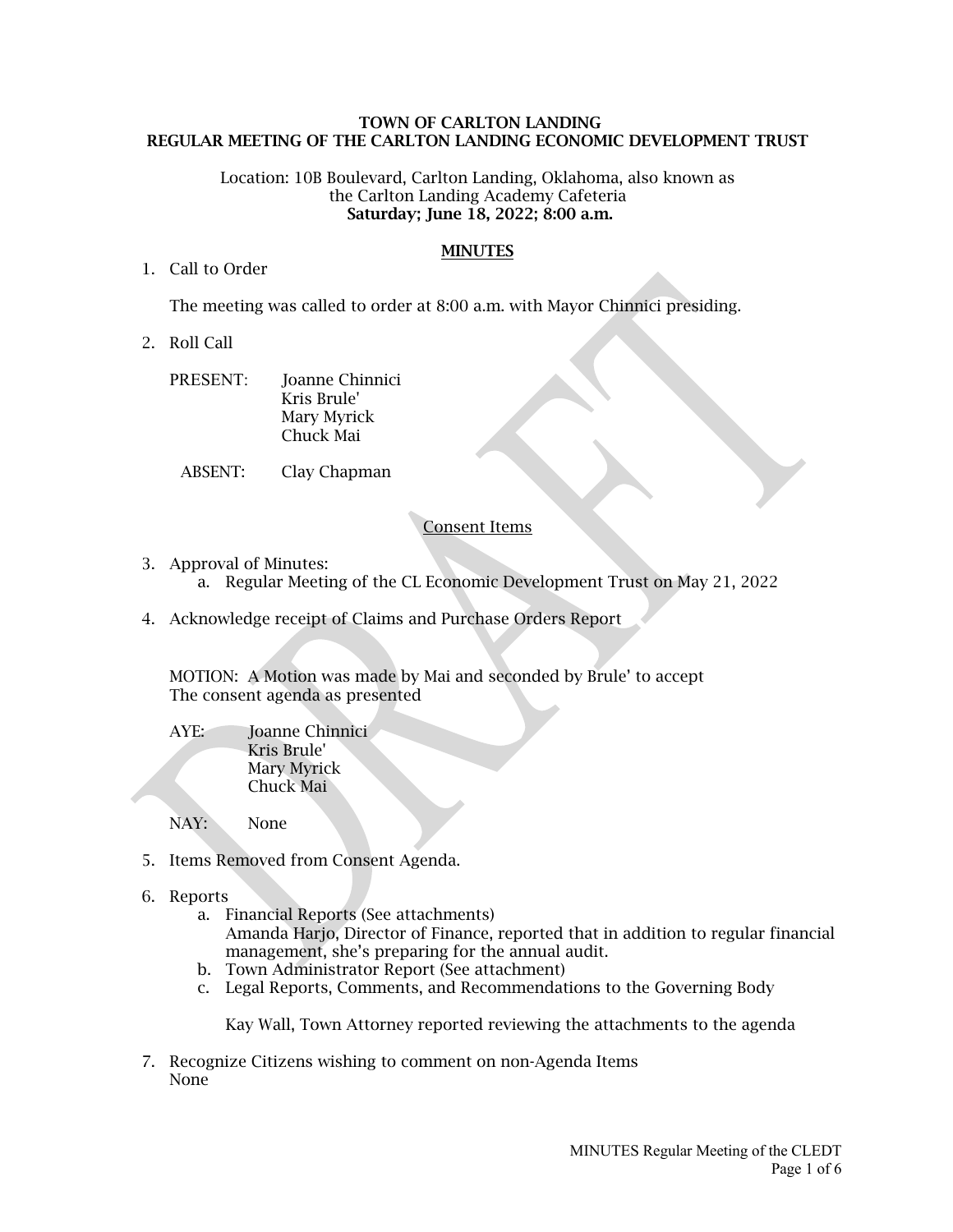- 8. Comments and questions by Governing Body members regarding items for future consideration. None
- 9. Adjournment

There being no further business, a motion was made and seconded to adjourn the meeting at 8:03 a.m., June 18, 2022.

| Mayor      |  |  |
|------------|--|--|
| Attest:    |  |  |
| Town Clerk |  |  |
|            |  |  |
|            |  |  |
|            |  |  |
|            |  |  |
|            |  |  |
|            |  |  |
|            |  |  |
|            |  |  |
|            |  |  |
|            |  |  |
|            |  |  |
|            |  |  |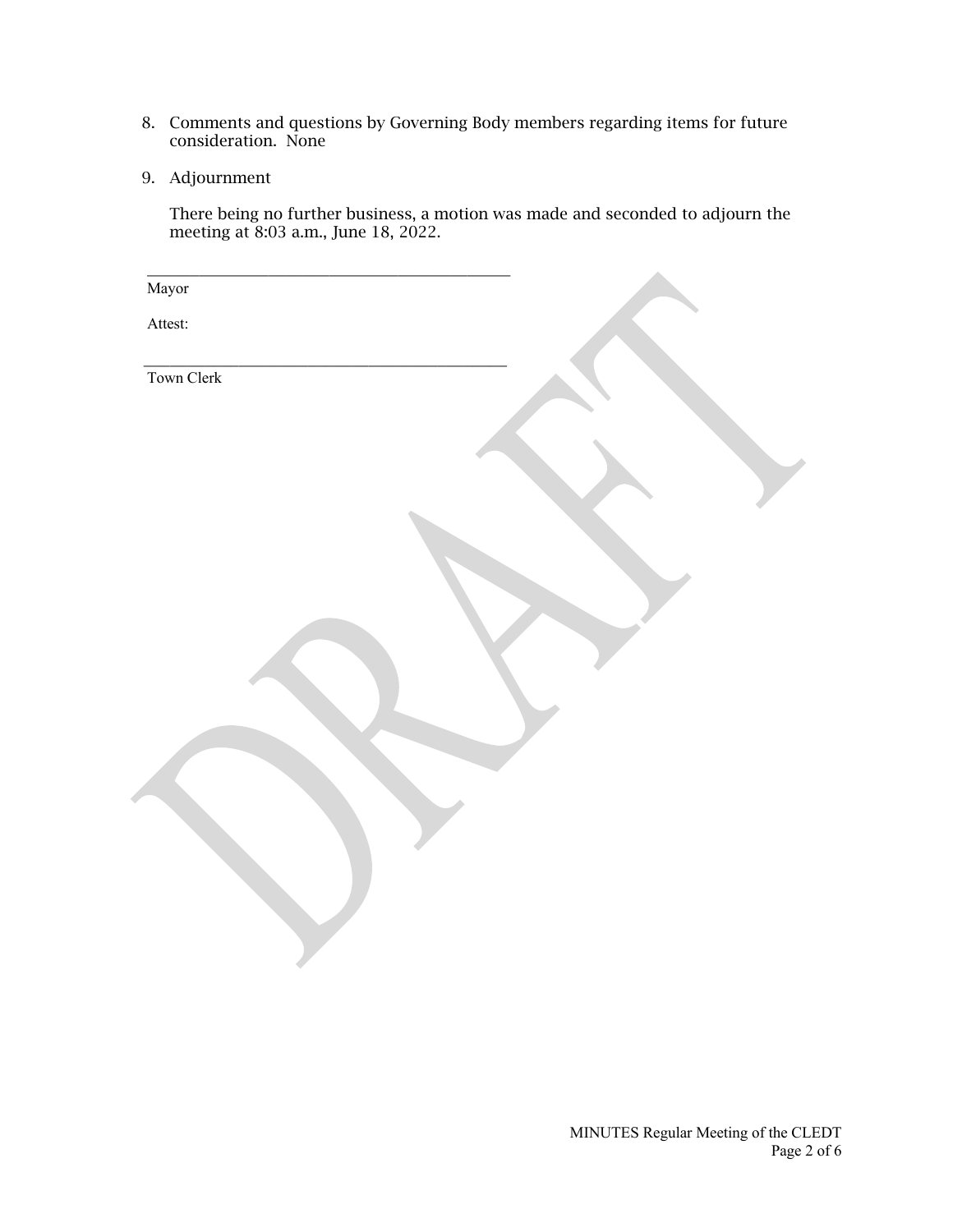6/14/2022 **CLEDT** Page 1 of 1 4:27 PM **Bank Register 5/1/2022 to 5/31/2022**

| Date                           | <b>Transaction Transaction</b><br><b>Number</b> | <b>Name / Description</b> | <b>Deposit</b><br>Date | <b>Deposit</b><br><b>Number</b>       | <b>Receipts</b><br>& Credits | <b>Checks &amp;</b><br><b>Payments</b> | <b>Balance</b> |
|--------------------------------|-------------------------------------------------|---------------------------|------------------------|---------------------------------------|------------------------------|----------------------------------------|----------------|
| 1040 BOK 3649 TIF Increment    |                                                 |                           |                        |                                       |                              |                                        |                |
|                                |                                                 | Beginning Balance         |                        |                                       | 0.00                         | 0.00                                   | 1,039,468.35   |
| 5/20/2022                      | R-00067                                         | Pittsburg County Clerk    |                        |                                       | 26,402.50                    | 0.00                                   | 1,065,870.85   |
| 5/27/2022                      | 0145                                            | Town of Carlton Landing   |                        |                                       | 0.00                         | 10,133.07                              | 1,055,737.78   |
|                                |                                                 |                           |                        | 1040 BOK 3649 TIF Increment Totals    | \$26,402.50                  | \$10,133.07                            | \$1,055,737.78 |
| 1050 BOK 6147 - Rev Bond 2018  |                                                 |                           |                        |                                       |                              |                                        |                |
|                                |                                                 | Beginning Balance         |                        |                                       | 0.00                         | 0.00                                   | 7,723.40       |
| 5/2/2022                       | R-00076                                         | <b>BOK Financial</b>      |                        |                                       | 0.11                         | 0.00                                   | 7.723.51       |
|                                |                                                 |                           |                        | 1050 BOK 6147 - Rev Bond 2018 Totals  | \$0.11                       | \$0.00                                 | \$7,723.51     |
| 1060 BOK 4042 - Rev Bond 2018B |                                                 |                           |                        |                                       |                              |                                        |                |
|                                |                                                 | Beginning Balance         |                        |                                       | 0.00                         | 0.00                                   | 146.32         |
|                                |                                                 |                           |                        | 1060 BOK 4042 - Rev Bond 2018B Totals | \$0.00                       | \$0.00                                 | \$146.32       |
| 1070 BOK - Rev Bond 2019       |                                                 |                           |                        |                                       |                              |                                        |                |
|                                |                                                 | Beginning Balance         |                        |                                       | 0.00                         | 0.00                                   | 36,577.08      |
|                                |                                                 |                           |                        | 1070 BOK - Rev Bond 2019 Totals       | \$0.00                       | \$0.00                                 | \$36,577.08    |
| 1080 BOK 3045 Rev Bond 2020    |                                                 |                           |                        |                                       |                              |                                        |                |
|                                |                                                 | Beginning Balance         |                        |                                       | 0.00                         | 0.00                                   | 2,282.43       |
| 5/12/2022                      | 0032                                            | Mr Printer                |                        |                                       | 0.00                         | 150.00                                 | 2.132.43       |
| 5/13/2022                      | 0033                                            | New Town Development      |                        |                                       | 0.00                         | 5.543.63                               | (3,411.20)     |
|                                |                                                 |                           |                        | 1080 BOK 3045 Rev Bond 2020 Totals    | \$0.00                       | \$5,693.63                             | ( \$3,411.20)  |
|                                |                                                 |                           |                        | <b>Report Totals</b>                  | \$26,402.61                  | \$15,826.70                            | \$1,096,773.49 |
|                                |                                                 |                           |                        | Records included in total $= 10$      |                              |                                        |                |
|                                |                                                 |                           |                        |                                       |                              |                                        |                |

*Report Options*<br>Trans Date: 5/1/2022 to 5/31/2022<br>Fund: CLEDT<br>Display Notation: No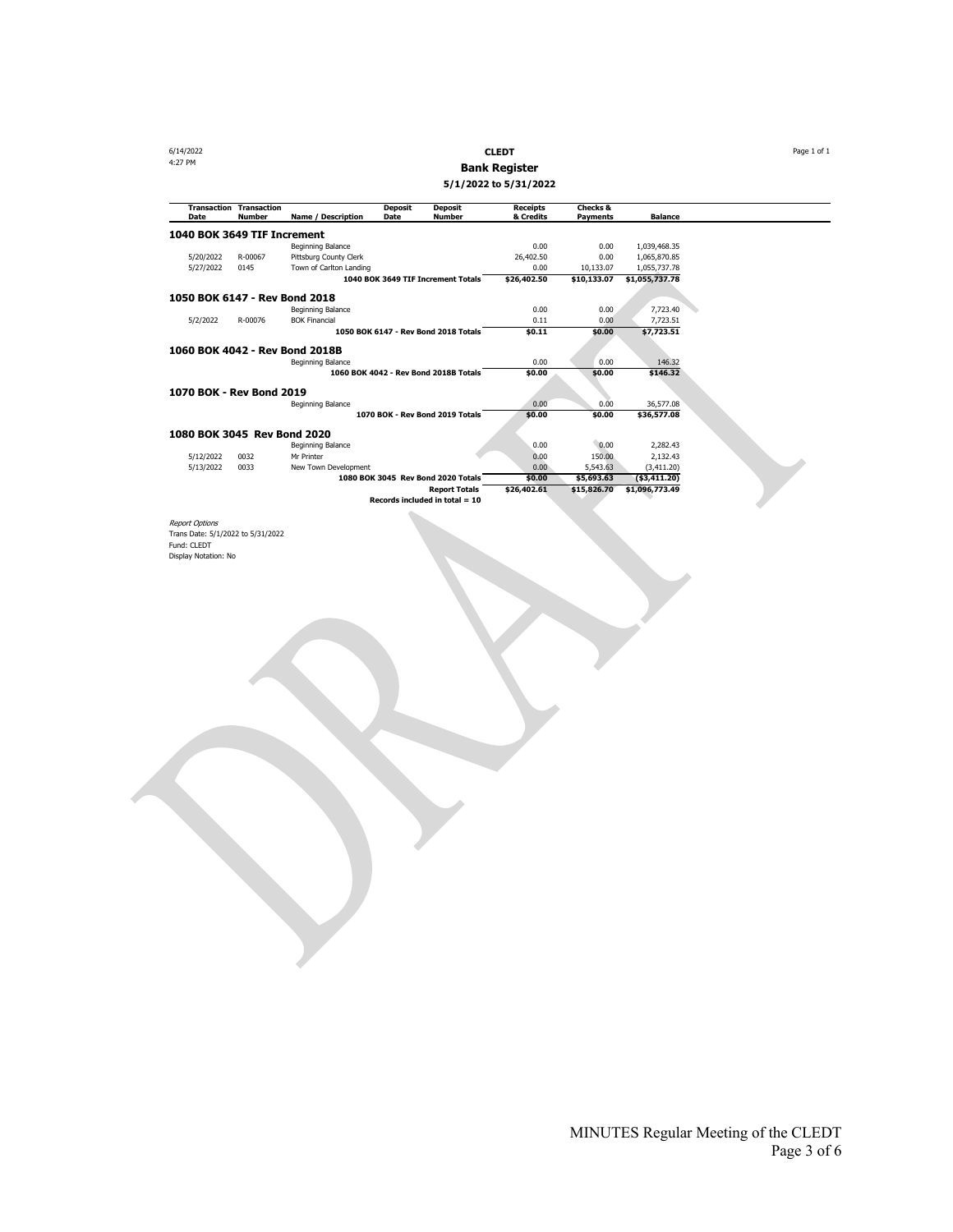6/14/2022 **CLEDT** Page 1 of 1

# 4:40 PM **Payments Journal (Summary)**

**5/1/2022 to 5/31/2022**

| <b>Check Date</b>                 | Check /<br>Reference # |                                    | <b>Amount</b> |  |
|-----------------------------------|------------------------|------------------------------------|---------------|--|
|                                   |                        | Payee                              |               |  |
| 1040 BOK 3649 TIF Increment       |                        |                                    |               |  |
| 5/27/2022                         | 0145                   | Town of Carlton Landing            | 10,133.07     |  |
|                                   |                        | 1040 BOK 3649 TIF Increment Totals | \$10,133.07   |  |
| 1080 BOK 3045 Rev Bond 2020       |                        |                                    |               |  |
| 5/12/2022                         | 0032                   | Mr Printer                         | 150.00        |  |
| 5/13/2022                         | 0033                   | New Town Development               | 5,543.63      |  |
|                                   |                        | 1080 BOK 3045 Rev Bond 2020 Totals | \$5,693.63    |  |
|                                   |                        |                                    |               |  |
| Report Options                    |                        |                                    |               |  |
| Check Date: 5/1/2022 to 5/31/2022 |                        |                                    |               |  |
| Display Notation: No              |                        |                                    |               |  |
| Fund: CLEDT                       |                        |                                    |               |  |
|                                   |                        |                                    |               |  |
|                                   |                        |                                    |               |  |
|                                   |                        |                                    |               |  |
|                                   |                        |                                    |               |  |
|                                   |                        |                                    |               |  |
|                                   |                        |                                    |               |  |
|                                   |                        |                                    |               |  |
|                                   |                        |                                    |               |  |
|                                   |                        |                                    |               |  |
|                                   |                        |                                    |               |  |
|                                   |                        |                                    |               |  |
|                                   |                        |                                    |               |  |
|                                   |                        |                                    |               |  |
|                                   |                        |                                    |               |  |
|                                   |                        |                                    |               |  |
|                                   |                        |                                    |               |  |
|                                   |                        |                                    |               |  |
|                                   |                        |                                    |               |  |
|                                   |                        |                                    |               |  |
|                                   |                        |                                    |               |  |
|                                   |                        |                                    |               |  |
|                                   |                        |                                    |               |  |
|                                   |                        |                                    |               |  |
|                                   |                        |                                    |               |  |
|                                   |                        |                                    |               |  |
|                                   |                        |                                    |               |  |
|                                   |                        |                                    |               |  |
|                                   |                        |                                    |               |  |
|                                   |                        |                                    |               |  |
|                                   |                        |                                    |               |  |
|                                   |                        |                                    |               |  |
|                                   |                        |                                    |               |  |
|                                   |                        |                                    |               |  |
|                                   |                        |                                    |               |  |
|                                   |                        |                                    |               |  |
|                                   |                        |                                    |               |  |
|                                   |                        |                                    |               |  |
|                                   |                        |                                    |               |  |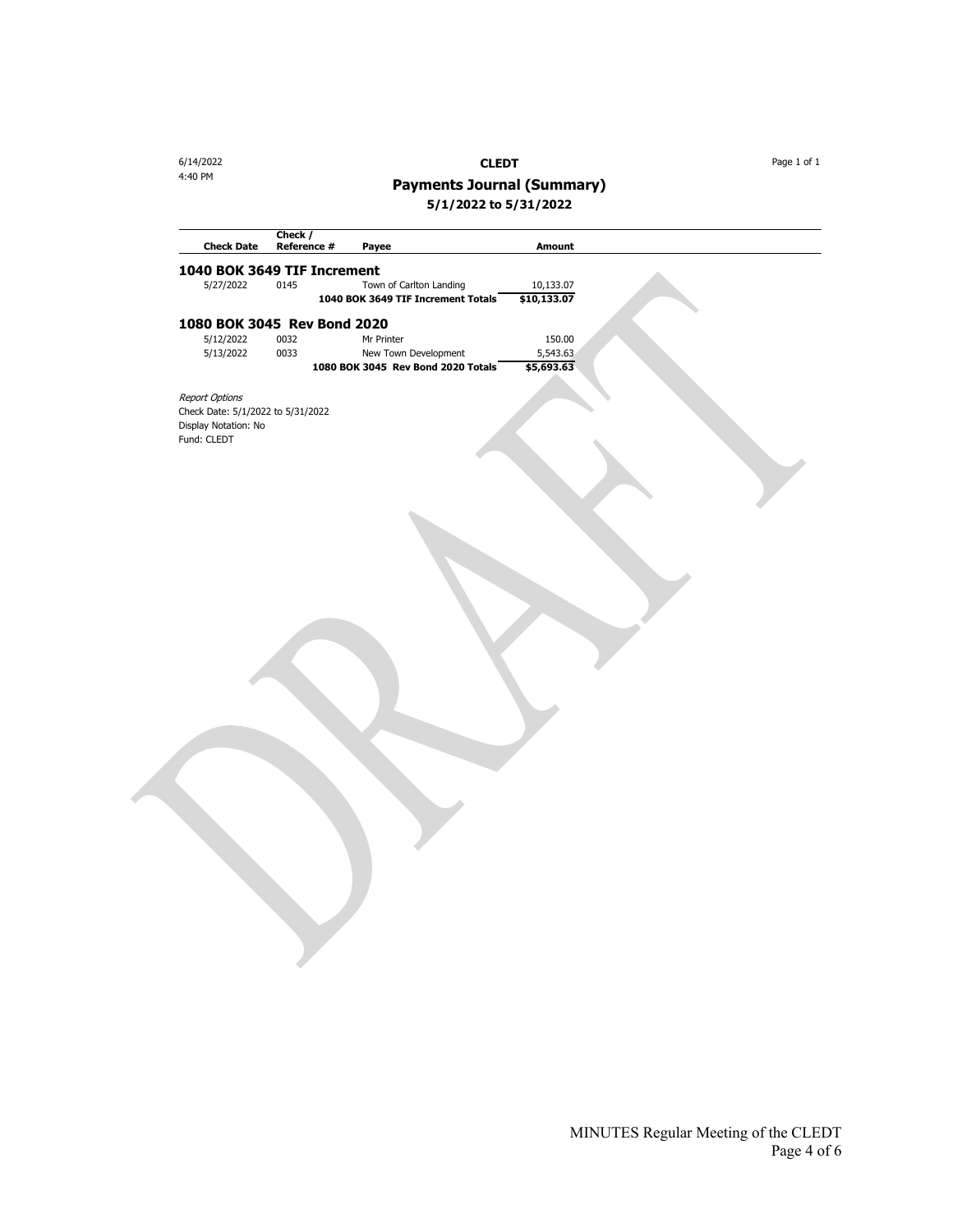**4:24 PM**

**6/14/2022 CLEDT Page 1 of 2**

#### **Statement of Revenue and Expenditures**

| Acct                              |                                         | <b>Current Period</b><br><b>Mav 2022</b><br>May 2022<br>Actual | Year-To-Date<br>Jul 2021<br>May 2022<br>Actual | <b>Annual Budget</b><br>Jul 2021<br>Jun 2022 | <b>Annual Budget</b><br>Jul 2021<br>Jun 2022<br>Variance | Jul 2021<br>Jun 2022<br>Percent of<br><b>Budget</b> |  |
|-----------------------------------|-----------------------------------------|----------------------------------------------------------------|------------------------------------------------|----------------------------------------------|----------------------------------------------------------|-----------------------------------------------------|--|
| <b>Revenue &amp; Expenditures</b> |                                         |                                                                |                                                |                                              |                                                          |                                                     |  |
| Revenue                           |                                         |                                                                |                                                |                                              |                                                          |                                                     |  |
|                                   | <b>Non-Departmental Revenues</b>        |                                                                |                                                |                                              |                                                          |                                                     |  |
| 3999                              | Fund Balance Carryover                  | 0.00                                                           | 0.00                                           | 644.885.00                                   | 644,885.00                                               | 0.0%                                                |  |
| 4050                              | Tax Increment from County               | 26,402.50                                                      | 863.686.76                                     | 868,289.00                                   | 4,602.24                                                 | 99.5%                                               |  |
| 4350                              | Revenue Bond (TIF)                      | 0.00                                                           | 0.00                                           | 1,319,999.55                                 | 1,319,999.55                                             | 0.0%                                                |  |
| 4400                              | Interest Income                         | 0.11                                                           | 9.41                                           | 0.00                                         | (9.41)                                                   | 0.0%                                                |  |
|                                   | <b>Non-Departmental Revenues Totals</b> | \$26,402.61                                                    | \$863,696.17                                   | \$2,833,173.55                               | \$1,969,477.38                                           |                                                     |  |
|                                   | Revenue                                 | \$26,402.61                                                    | \$863,696.17                                   | \$2,833,173.55                               | \$1,969,477.38                                           |                                                     |  |
|                                   | <b>Gross Profit</b>                     | \$26,402.61                                                    | \$863,696.17                                   | \$2,833,173.55                               | \$0.00                                                   |                                                     |  |
| <b>Expenses</b>                   |                                         |                                                                |                                                |                                              |                                                          |                                                     |  |
|                                   | <b>Non-Departmental Revenues</b>        |                                                                |                                                |                                              |                                                          |                                                     |  |
| 8101                              | 2018B Revenue Bond                      | 0.00                                                           | 1,500.00                                       | 0.00                                         | (1,500.00)                                               | 0.0%                                                |  |
| 8102                              | 2019 Revenue Bond                       | 0.00                                                           | 1,500.00                                       | 0.00                                         | (1,500.00)                                               | 0.0%                                                |  |
| 8105                              | 2020 Revenue Bond                       | 0.00                                                           | 1,500.00                                       | 0.00                                         | (1,500.00)                                               | 0.0%                                                |  |
| 8500                              | <b>Interest Expense</b>                 | 0.00                                                           | 116,832.50                                     | 0.00                                         | (116, 832.50)                                            | 0.0%                                                |  |
|                                   | <b>Non-Departmental Revenues Totals</b> | \$0.00                                                         | \$121,332.50                                   | \$0.00                                       | ( \$121, 332.50)                                         |                                                     |  |
|                                   | <b>General Government</b>               |                                                                |                                                |                                              |                                                          |                                                     |  |
| 8100                              | 2018 Revenue Bond                       | 0.00                                                           | 0.00                                           | 208,425.21                                   | 208,425.21                                               | 0.0%                                                |  |
| 8101                              | 2018B Revenue Bond                      | 0.00                                                           | 0.00                                           | 123,700.00                                   | 123,700.00                                               | 0.0%                                                |  |
| 8102                              | 2019 Revenue Bond                       | 0.00                                                           | 1,500.00                                       | 188,887.50                                   | 187,387.50                                               | 0.8%                                                |  |
| 8103                              | 2020 Revenue Bond                       | 0.00                                                           | 0.00                                           | 79,925.00                                    | 79,925.00                                                | 0.0%                                                |  |
| 8104                              | 2021 Revenue Bond                       | 0.00                                                           | 0.00                                           | 165,360.00                                   | 165,360.00                                               | 0.0%                                                |  |
| 8400                              | <b>Bond Origination Fees</b>            | 0.00                                                           | 0.00                                           | 55,000.00                                    | 55,000.00                                                | 0.0%                                                |  |
| 9500                              | Transfer OUT to General Fund            | 10,133.07                                                      | 83,663.36                                      | 101,989.00                                   | 18,325.64                                                | 82.0%                                               |  |
|                                   | <b>General Government Totals</b>        | \$10,133.07                                                    | \$85,163.36                                    | \$923,286.71                                 | \$838,123.35                                             |                                                     |  |
| <b>TIF Projects</b>               |                                         |                                                                |                                                |                                              |                                                          |                                                     |  |
| 7101                              | 2018 Rev Bond - Playground              | 0.00                                                           | 0.00                                           | 10,000.00                                    | 10,000.00                                                | 0.0%                                                |  |
| 7121                              | 2018B Rev Bond-Camp Bus                 | 0.00                                                           | 0.00                                           | 1.170.98                                     | 1,170.98                                                 | 0.0%                                                |  |
| 7131                              | 2019 Rev Bond- Comm Cntr                | 0.00                                                           | 0.00                                           | 350,000.00                                   | 350,000.00                                               | 0.0%                                                |  |
| 7132                              | 2019 Rev Bond-Camp Bus                  | 0.00                                                           | 0.00                                           | 67,305.84                                    | 67,305.84                                                | 0.0%                                                |  |
| 7150                              | 2020 Bond - Pavilion                    | 5,693.63                                                       | 48,869.46                                      | 91,060.00                                    | 42,190.54                                                | 53.7%                                               |  |
| 7151                              | 2020 Rev Bond- Rdgline Trail            | 0.00                                                           | 130,311.00                                     | 101,700.00                                   | (28,611.00)                                              | 128.1%                                              |  |
| 7152                              | 2020 Rev Bond- Camp Bus                 | 0.00                                                           | 0.00                                           | 6,532.18                                     | 6,532.18                                                 | 0.0%                                                |  |
| 7153                              | 2020 Rev Bond- Alley Improv             | 0.00                                                           | 27,499.09                                      | 0.00                                         | (27, 499.09)                                             | 0.0%                                                |  |
| 7155                              | 2020 Rev Bond- Future Projects          | 0.00                                                           | 0.00                                           | 17.146.81                                    | 17,146.81                                                | 0.0%                                                |  |